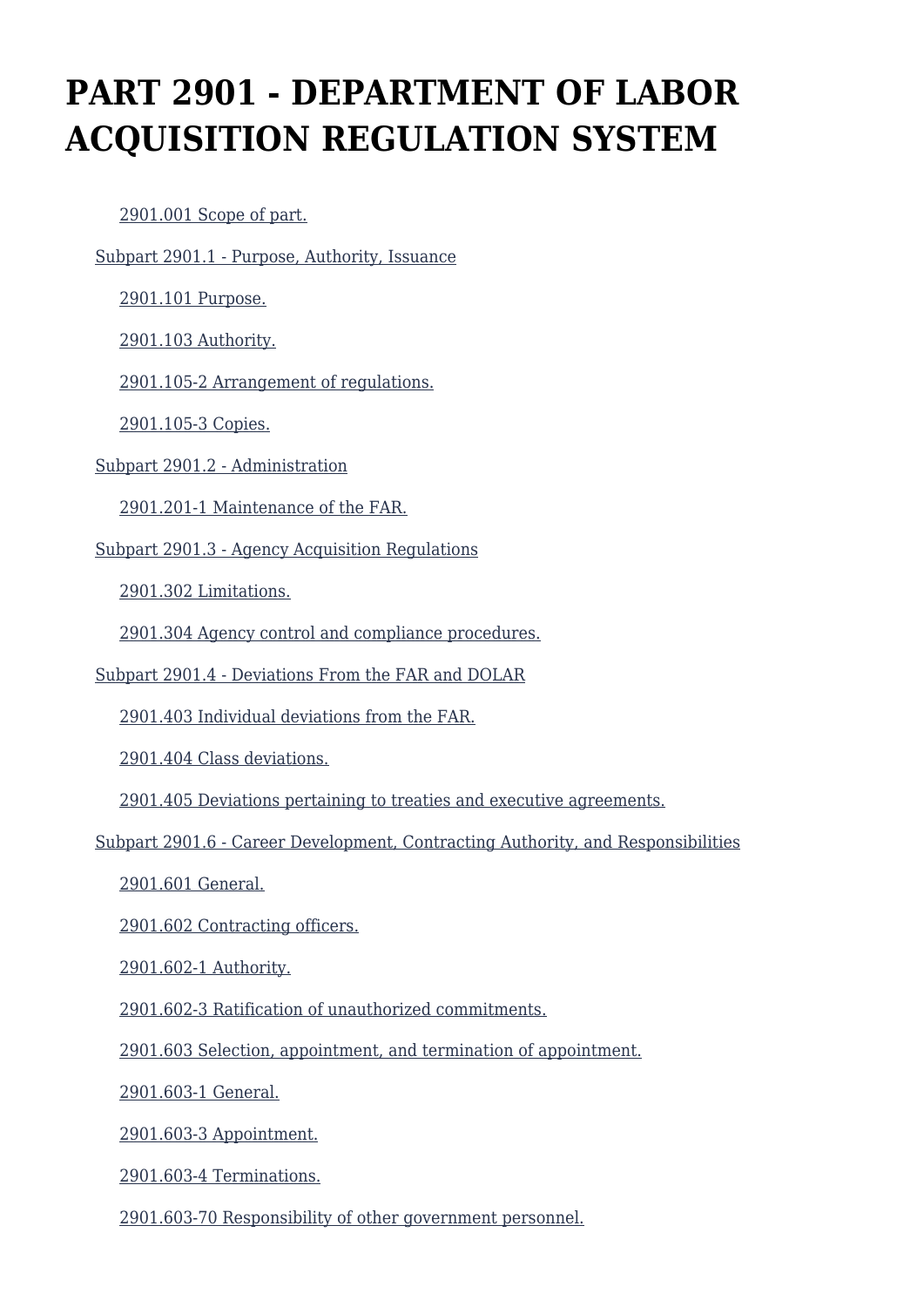[2901.603-71 Contracting Officer's Technical Representatives \(COTR\).](https://www.acquisition.gov/%5Brp:link:dolar-part-2901%5D#Section_2901_603_71_T48_701126110)

[2901.603-72 Administrative procurement management reviews.](https://www.acquisition.gov/%5Brp:link:dolar-part-2901%5D#Section_2901_603_72_T48_701126111)

[Subpart 2901.7 - Determinations and Findings](https://www.acquisition.gov/%5Brp:link:dolar-part-2901%5D#Subpart_2901_7_T48_701127)

[2901.707 Signatory authority.](https://www.acquisition.gov/%5Brp:link:dolar-part-2901%5D#Section_2901_707_T48_70112711)

# **2901.001 Scope of part.**

This chapter may be referred to as the Department of Labor Acquisition Regulation or the DOLAR. This subpart sets forth introductory information about the Department of Labor Acquisition Regulation. This subpart explains the relationship of the DOLAR to the Federal Acquisition Regulation (FAR) and explains the DOLAR's purpose, authority, applicability, exclusions, and issuance.

### **Subpart 2901.1 - Purpose, Authority, Issuance**

#### **2901.101 Purpose.**

(a) Chapter 29, Department of Labor Acquisition Regulation, is established within Title 48 of the Federal Acquisition Regulation System of the Code of Federal Regulations.

(b) The purpose of the DOLAR is to implement the FAR, and to supplement the FAR when coverage is needed for subject matter not covered in the FAR. The DOLAR is not by itself a complete document, as it must be used in conjunction with the FAR.

#### **2901.103 Authority.**

The DOLAR is issued pursuant to the authority of the Secretary of Labor under 5 U.S.C. 301 and 40 U.S.C. 486(c). This authority has been delegated to the Assistant Secretary for Administration and Management under Secretary's Order 4-76 in accordance with FAR 1.301(d)(3).

#### **2901.105-2 Arrangement of regulations.**

(a) *Numbering.* Where DOLAR implements the FAR, the implementing part, subpart, section or subsection of the DOLAR is numbered and captioned, to the extent feasible, the same as the FAR part, subpart, section or subsection being implemented, except that the section or subsection being implemented is preceded with a 29 or a 290 such that there will always be four numbers to the left of the first decimal. For example, the DOLAR implementation of FAR l.105-l is shown as 290l.105-1 and the DOLAR implementation of FAR subpart 24.1 is shown as DOLAR subpart 2924.1. Material which supplements the FAR is assigned the subsection numbers 70 and up. For example, the DOL regulation governing appointment and termination of contracting officers' technical representatives is identified as [2901.603-71](https://www.acquisition.gov/%5Brp:link:dolar-part-2901%5D#Section_2901_603_71_T48_701126110).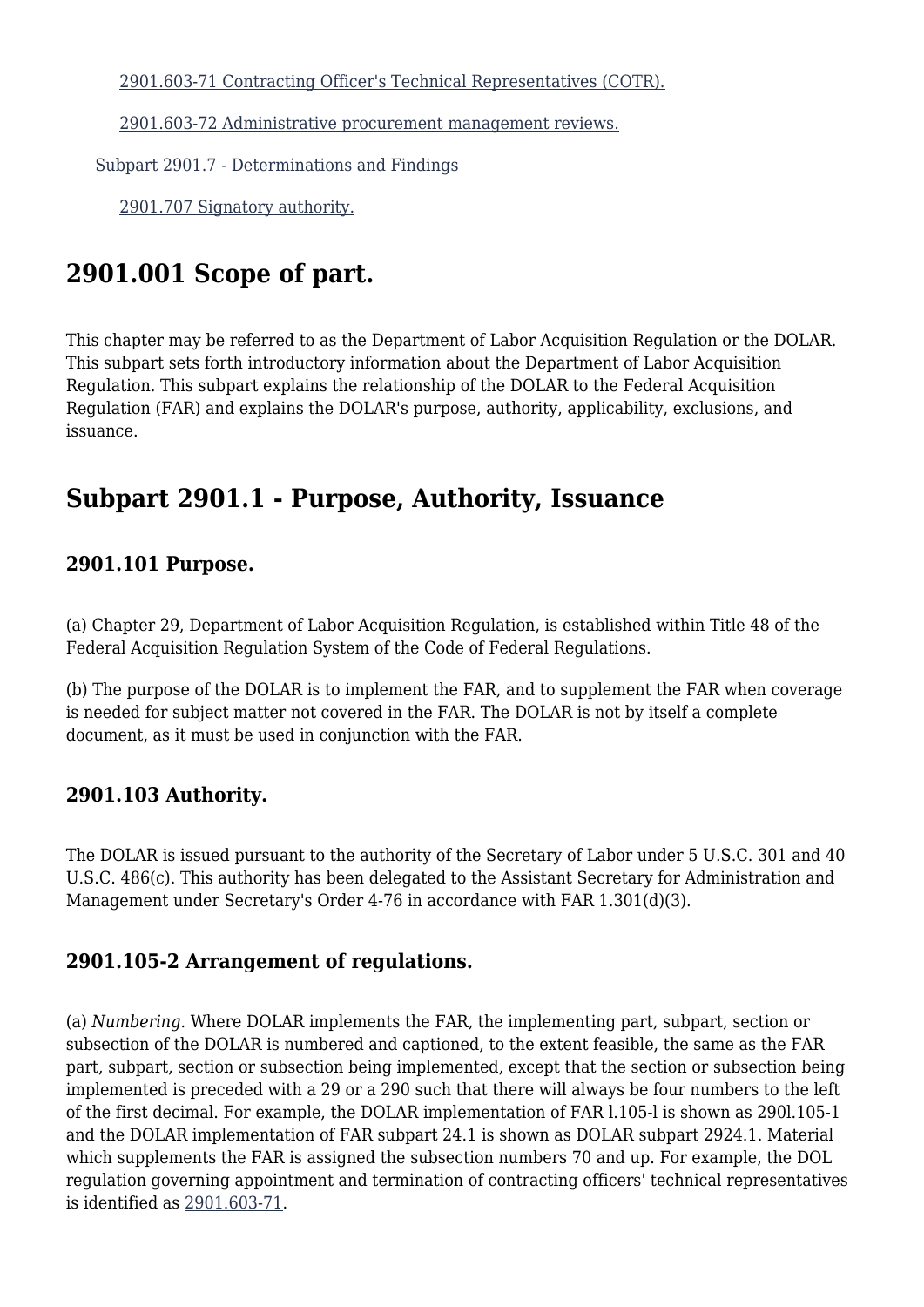(b) References to FAR materials within the DOLAR will include the acronym FAR and the identifying number, for example, FAR 1.104-2(c)(2). References to DOLAR materials within the DOLAR simply cite the identifying number, for example, 2901.104-2(c)(2).

#### **2901.105-3 Copies.**

Copies of the DOLAR published in the Federal Register, CD-ROM, or Code of Federal Regulations may be purchased from the Superintendent of Documents, Government Printing Office, Washington, DC 20402, or from the Government Printing Office Web Page, *[http://www.gpo.gov/.](http://www.gpo.gov/)* Requests should reference the DOLAR as chapter 29 of title 48. The Code of Federal Regulations is printed in paperback edition with updates as needed. Additional information on DOL may be obtained on the Internet at *[www.dol.gov.](http://www.dol.gov)* Other DOL procurement policy documents referenced within the DOLAR may be available when appropriate by mail from the Division of Acquisition Management Services.

## **Subpart 2901.2 - Administration**

#### **2901.201-1 Maintenance of the FAR.**

A member of the Division of Acquisition Management Services (DAMS), an organization within the Office of Acquisition and Management Support Services, the Business Operations Center, Office of the Assistant Secretary for Administration and Management (OASAM), represents the Department of Labor on the Civilian Agency Acquisition Council (CAAC). DAMS will be responsible for coordination with all interested DOL elements regarding proposed FAR revisions and advocating revisions sought by DOL.

# **Subpart 2901.3 - Agency Acquisition Regulations**

#### **2901.302 Limitations.**

DOLAR System issuances are limited to published, codified, Department-wide regulations, which implement or supplement FAR policies and procedures and which affect organizations or individuals seeking to contract with the Department.

#### **2901.304 Agency control and compliance procedures.**

(a) The DOLAR is under the direct oversight and control of the Department's Senior Procurement Executive. Procedures for review and approval of issuances under the DOLAR System comply with FAR subparts 1.3 and 1.4. These procedures are contained in subpart [2901.6.](https://www.acquisition.gov/%5Brp:link:dolar-part-2901%5D#Subpart_2901_6_T48_701126)

(b) DOLAR issuances shall comply with the restrictions in FAR 1.304(b).

(c) Heads of Contracting Activity (HCAs) must submit all proposed instructions and materials that implement or supplement the DOLAR to the Director, DAMS. In conjunction with the Office of the Solicitor, DAMS will review all issuances whether or not they will be published in the Federal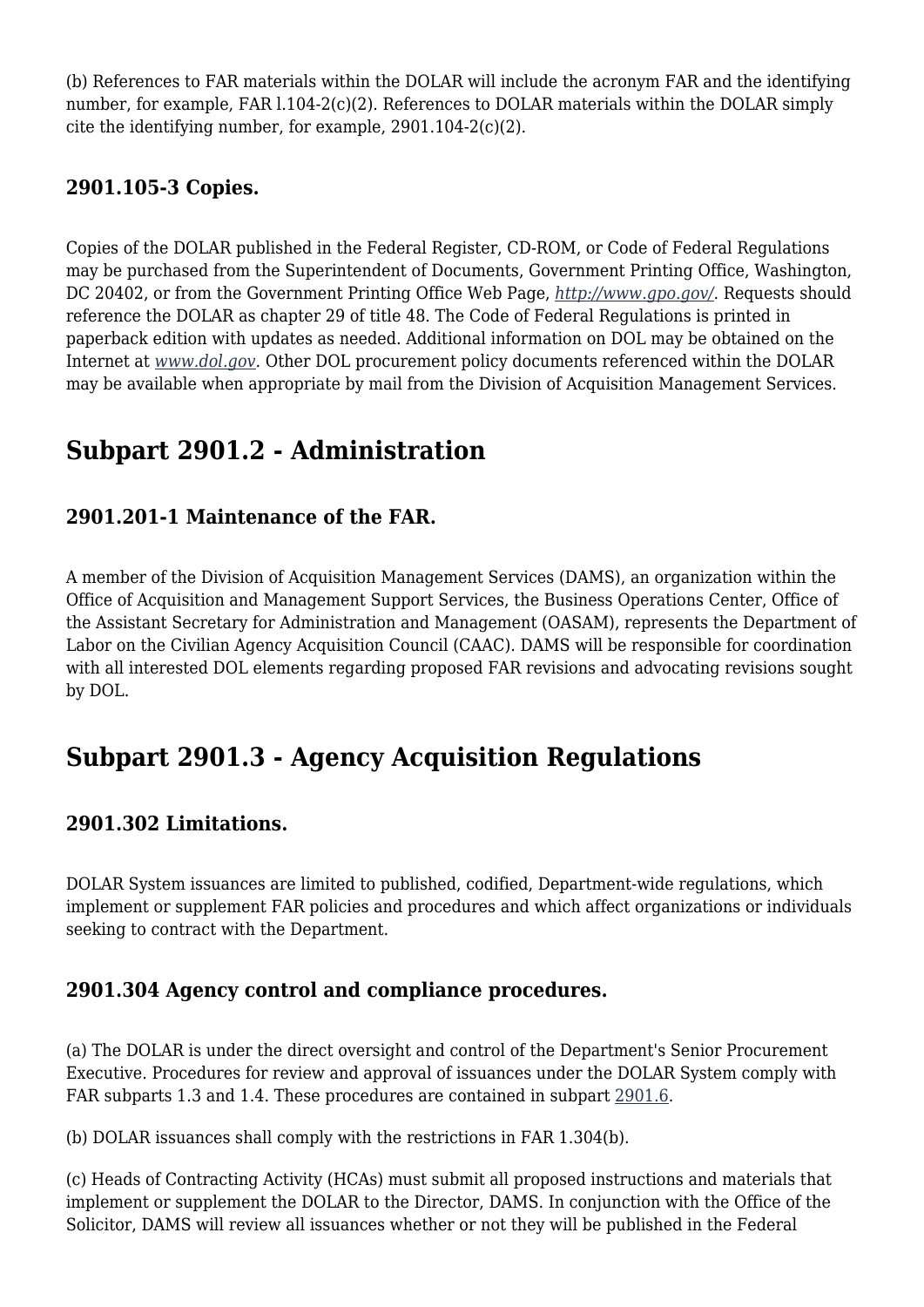Register as a part of the DOLAR System. In the case of internal procurement policy instructions, the purpose of the review is to ascertain that such instructions are consistent with the FAR and the DOLAR and that they do not contain information which should be issued under the DOLAR.

# **Subpart 2901.4 - Deviations From the FAR and DOLAR**

#### **2901.403 Individual deviations from the FAR.**

(a) The Senior Procurement Executive is authorized to approve deviations from FAR provisions (see FAR 1.403) or DOLAR provisions, which affect only one contracting action, unless FAR 1.405(e) is applicable. Requests for deviations shall be submitted through the Director, DAMS.

(b) Requests for deviations under paragraph (a) of this section must be submitted by the HCA and include justification as to why the deviation is required.

(c) A copy of the approved deviation must be included in the contract file.

#### **2901.404 Class deviations.**

(a) The Senior Procurement Executive is authorized to approve class deviations from FAR or DOLAR provisions which affect more than one contracting action, unless FAR 1.405(e) is applicable. The request for deviation is submitted through the Director, DAMS.

(b) Requests for deviations under paragraph (a) of this section must be submitted by the HCA and include justification as to why the deviation is required and the number of contracting actions which will be affected.

(c) For a FAR class deviation the Director, DAMS will consult with the Chair of the CAAC, as required in FAR 1.404(a)(1), before authorizing the deviation.

(d) A copy of the approved class deviation must be included in each contract file.

(e) Recommended revisions to the FAR and a copy of each approved class FAR deviation will be transmitted to the FAR Secretariat by the Director, DAMS as required in FAR 1.404.

#### **2901.405 Deviations pertaining to treaties and executive agreements.**

(a) The Director, DAMS is responsible for transmitting to the FAR Secretariat the information required in FAR 1.405(d).

(b) For deviations not authorized by FAR 1.405(b) or (c), the Director, DAMS, will process the request for deviation through the FAR Secretariat.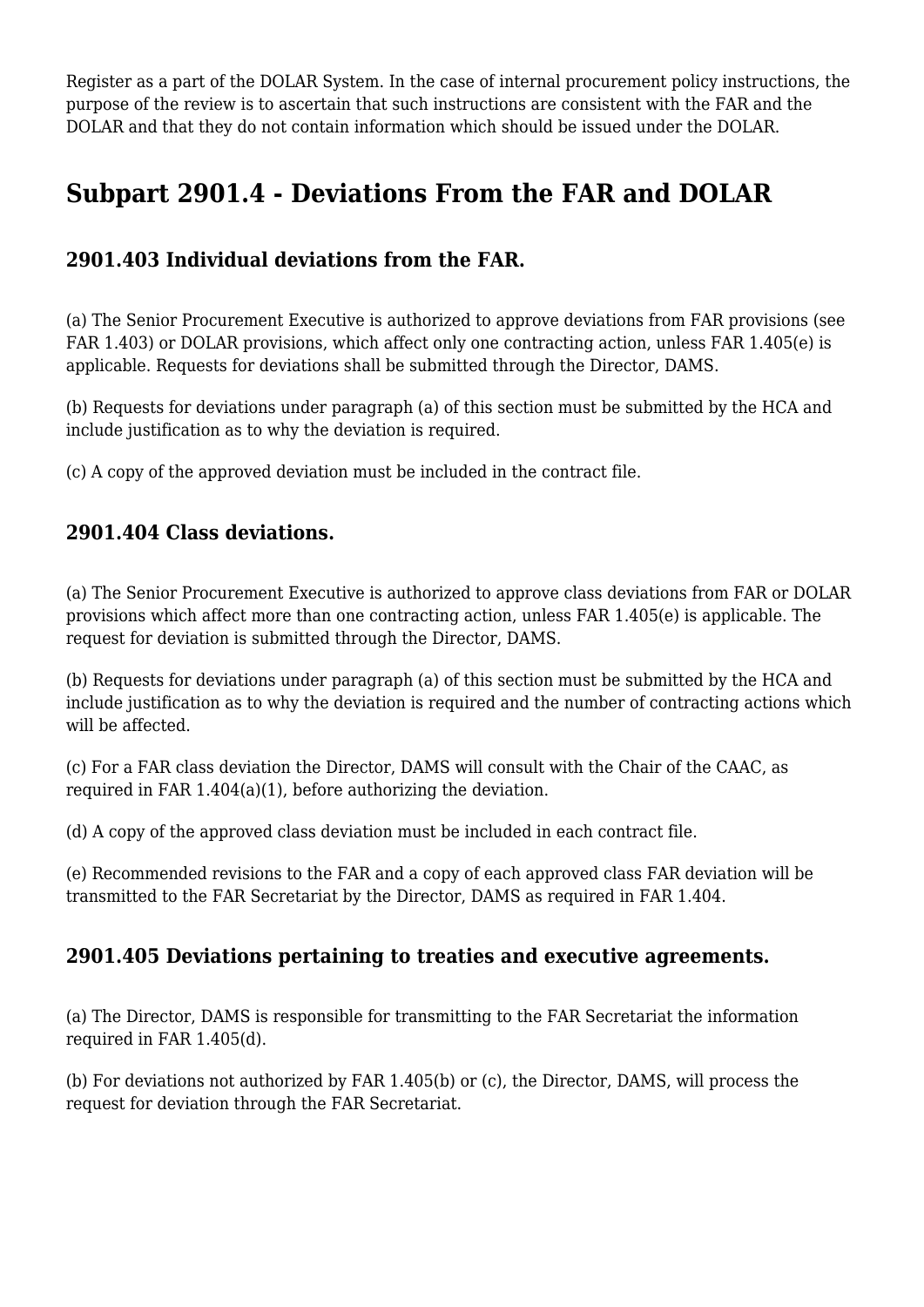# **Subpart 2901.6 - Career Development, Contracting Authority, and Responsibilities**

#### **2901.601 General.**

(a) This section deals with contracting authority and responsibilities of the head of the agency as described in 2902.1, FAR subpart 1.6 and this subpart.

(1) The authority and responsibility vested in the Secretary to contract for authorized supplies and services is delegated to the Assistant Secretary for Administration and Management.

(2) The Assistant Secretary for Administration and Management may delegate contracting authority to a bureau or agency within the Department of Labor as he/she delineates in writing.

(b) The Assistant Secretary for Administration and Management, acting through the Senior Procurement Executive, may delegate additional procurement authority subject to the issuance of warrants by the Senior Procurement Executive, and reserves the right to rescind any acquisition authority, if it is determined that such action is in the best interest of the Government.

#### **2901.602 Contracting officers.**

#### **2901.602-1 Authority.**

Contracting warrants, at all levels above the micro-purchase threshold, must be requested by the HCA in writing and signed by the Senior Procurement Executive. Warrants may be accompanied by letters of appointment that may provide requirements for maintaining the warrant (e.g., maintaining current documentation for the FAR, DOLAR, and other guidance, and recurrent training). Copies of the appointment shall be maintained in the Division of Acquisition Management Services. Contracting officers must display the original warrant (and its limitations) in their workspace. A listing of current contracting officers may be available for review on the Internet at *[http://www.dol.gov/oasam/grants/prgms.htm.](http://www.dol.gov/oasam/grants/prgms.htm)* To modify a contracting officer's authority, the present appointment must be revoked and a new certificate issued.

#### **2901.602-3 Ratification of unauthorized commitments.**

(a) If the HCA agrees that the commitment appears to be without valid authorization, the Division of Acquisition Management Services must be notified by the HCA in accordance with the procedures outlined in this section.

(b) *Ratifications - Thresholds.* The Department of Labor may only ratify acquisitions that were intended to fulfill a bona fide need and otherwise could have been authorized when made. If the action to be ratified is not approved, then the employee who authorized the work may be liable for the entire cost of the action. Requests received by contracting officers for ratification of commitments made by personnel lacking contracting authority must be processed as follows: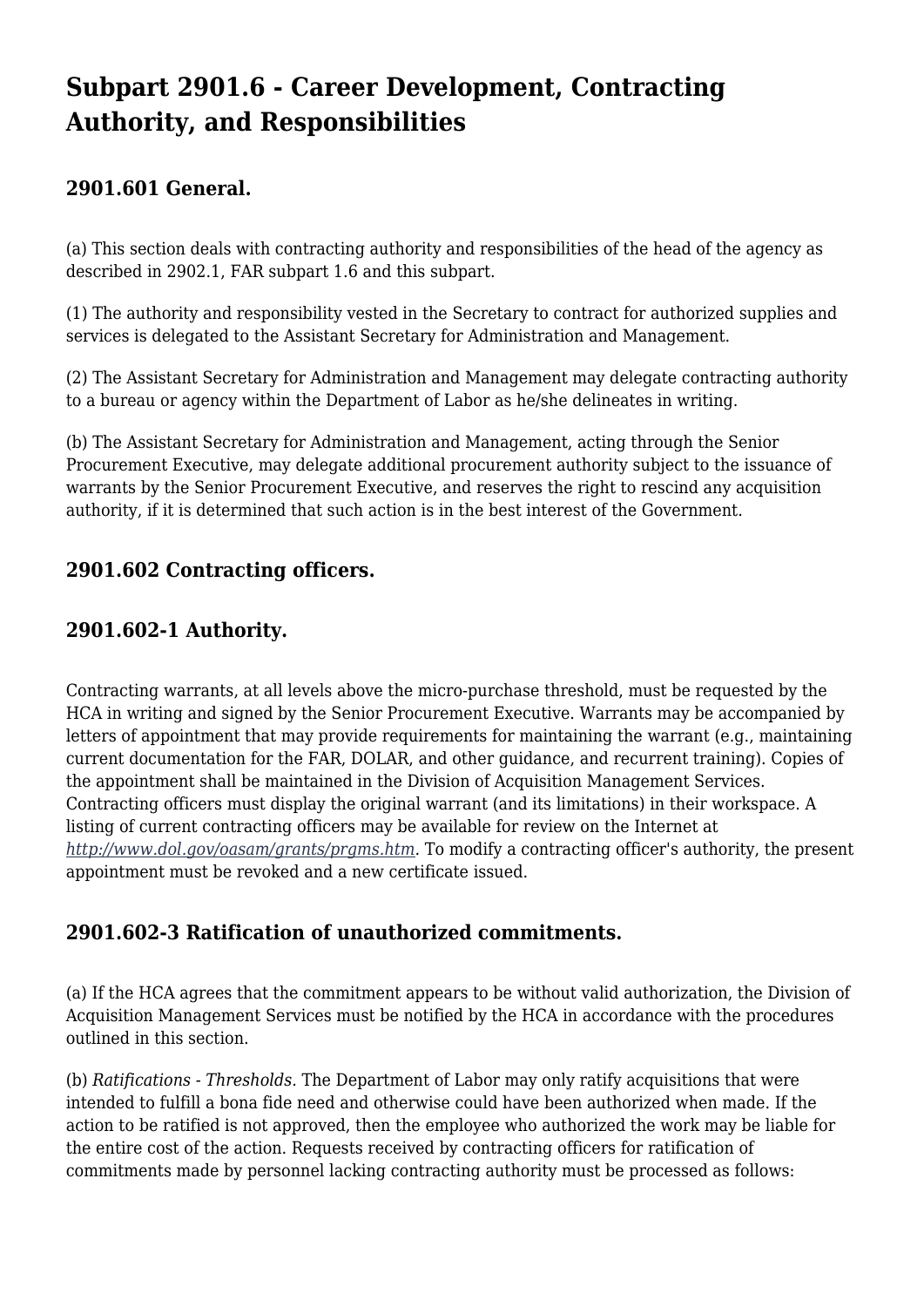| Dollar threshold                                                                          | Must be approved by (Ratifying<br>official)                                                                  | Steps to be<br>followed |
|-------------------------------------------------------------------------------------------|--------------------------------------------------------------------------------------------------------------|-------------------------|
| Below the micro-purchase<br>threshold                                                     | Head of the Contracting Office                                                                               | 1 through $5 \& 7$ .    |
| Between the micropurchase<br>threshold and the Simplified<br><b>Acquisition Threshold</b> | <b>Head of Contracting Activity</b>                                                                          | 1 through $5 \& 7$ .    |
| Above the Simplified Acquisition<br>Threshold                                             | Assistant Secretary for<br>Administration and Management,<br>after review by the Procurement<br>Review Board | 1 through 7.            |

Step - Instruction

<span id="page-5-0"></span>[1](#page-11-0)

(1) The individual is placed on notice by the contracting officer, in writing, that the purchase may be inappropriate because he did not have a purchasing request, funding, or authority to obligate the Government to make an expenditure of funds.

(i) The individual who made the unauthorized contractual commitment shall furnish the contracting officer all records and documents concerning the commitment and a complete written statement of the facts, including, but not limited to a statement as to why the acquisition office was not used, a description of work to be performed or products to be furnished, an estimated or agreed-upon contract price, citation of appropriation available, and a statement as to whether the contractor has commenced performance.

(ii) In the absence of such an individual, the head of the applicable office will be responsible for providing such information, including an explanation of why the individual who made the unauthorized commitment is unavailable to provide this information.

(2) The individual who made the unauthorized commitment or the head of the applicable office, as appropriate, shall provide a determination and finding (See FAR 1.704) to the contracting officer indicating that:

(i) Supplies or services have been provided to and accepted by the Government, or the Government otherwise has obtained or will obtain a benefit resulting from performance of the unauthorized commitment;

(ii) A procurement request and/or accompanying documentation including a statement signed by the individual that explains why normal acquisition procedures were not followed, explains why the source was selected, lists other sources considered, describes the work, and estimates or states the agreed upon price. (If the DOL employee who made the unauthorized commitment is no longer available, appropriate program personnel must provide the information described in this paragraph); and

(iii) Funds are available and were available at the time of the unauthorized commitment.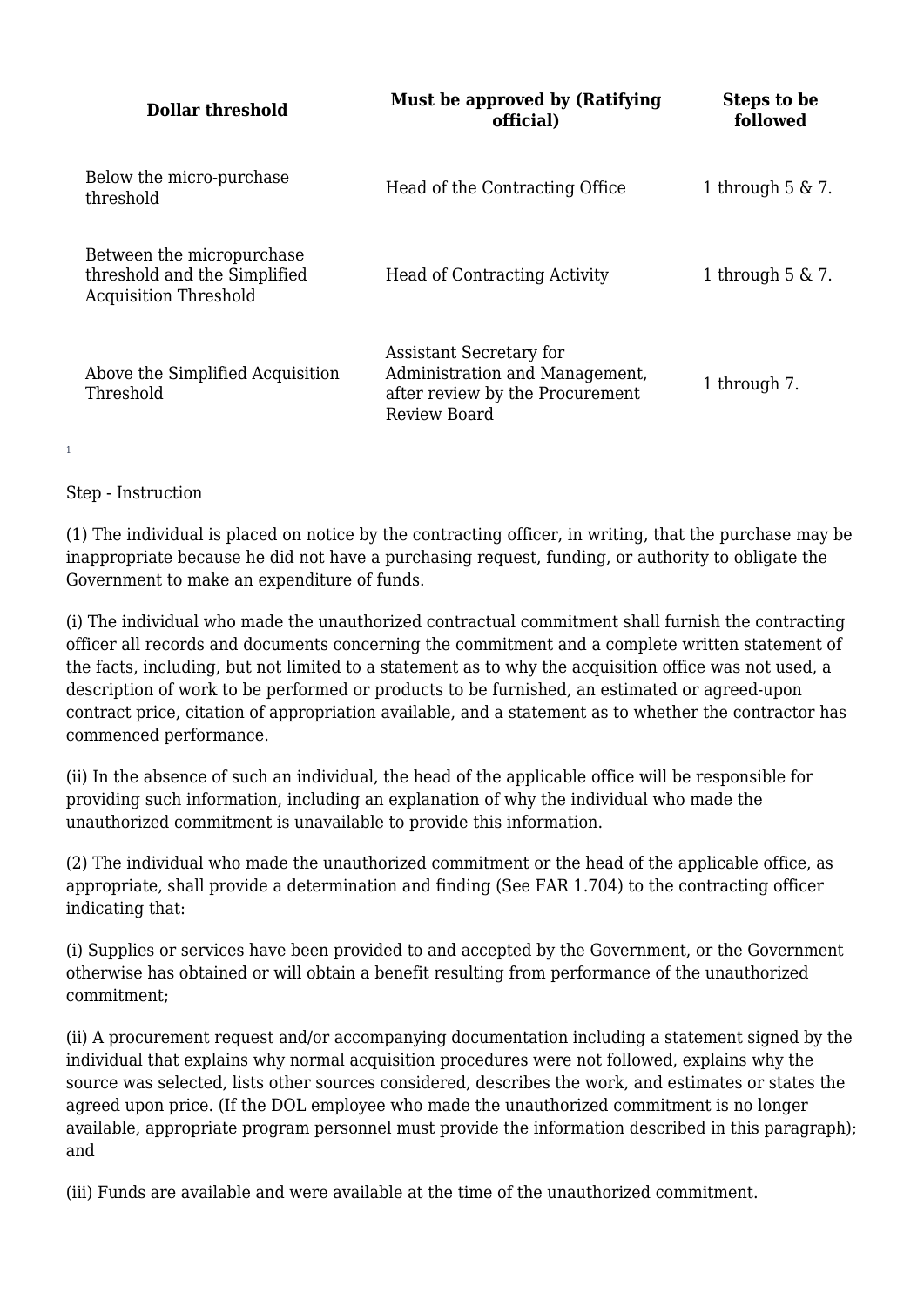(3) The contracting officer reviewing the unauthorized commitment shall determine whether the price is fair and reasonable and if payment is recommended to the ratifying official. (The contracting officer may rely upon written documentation submitted by managing staff above the individual who made the unauthorized commitment, in making his/her determination.)

(4) Legal review is required before ratification by the ratifying official.

(5) The ratifying official shall make an affirmative determination and finding that:

(i) The resulting purchase order or contract would otherwise have been proper if made by an appropriate contracting officer.

(ii) The contracting officer reviewing the unauthorized commitment has determined that the price is fair and reasonable and payment is recommended.

(6) For cases over the simplified acquisition threshold, all documentation for steps (1) through (5) must be forwarded to the Director, Division of Acquisition Management Services, for submission to the Procurement Review Board. However, the ratifying official is responsible for directing the receipt and acceptance for all products and deliverables received by the Government as a result of an unauthorized commitment.

(7) The supervisor of the individual who made the unauthorized commitment shall prepare a corrective action plan to preclude further unauthorized commitments (e.g., ethics, purchase card, or administrative procedures training, or other appropriate action). The ratifying official may approve the corrective action plan. The individual shall report to the ratifying official in writing when the corrective action has been initiated and again after it has been fully implemented.

#### **2901.603 Selection, appointment, and termination of appointment.**

#### **2901.603-1 General.**

(a) The Senior Procurement Executive will develop and manage an acquisition career management program for contracting personnel. Training requirements must conform to Office of Federal Procurement Policy Letters 92-3, 97-01, and the Federal Acquisition Institute's curriculum. These references are available at:

#### *[http://www.arnet.gov/Library/OFPP/PolicyLetters/Letters/PL97-01.html,](http://www.arnet.gov/Library/OFPP/PolicyLetters/Letters/PL97-01.html)*

*<http://www.arnet.gov/Library/OFPP/PolicyLetters/Letters/PL92-3.html>,* and through the Federal Acquisition Institute (FAI) at:

*<http://www.faionline.com/fai/campus/index4.htm>.*

(b) The program must cover all contracting personnel in the following categories:

(1) *General Schedule (GS-1102) Contracting Series* (See also FAR 1.603);

(2) Contracting officers, regardless of General Schedule Series, with contracting authority above the simplified acquisition threshold;

(3) Purchasing Series (GS-1105), other individuals performing purchasing duties and individuals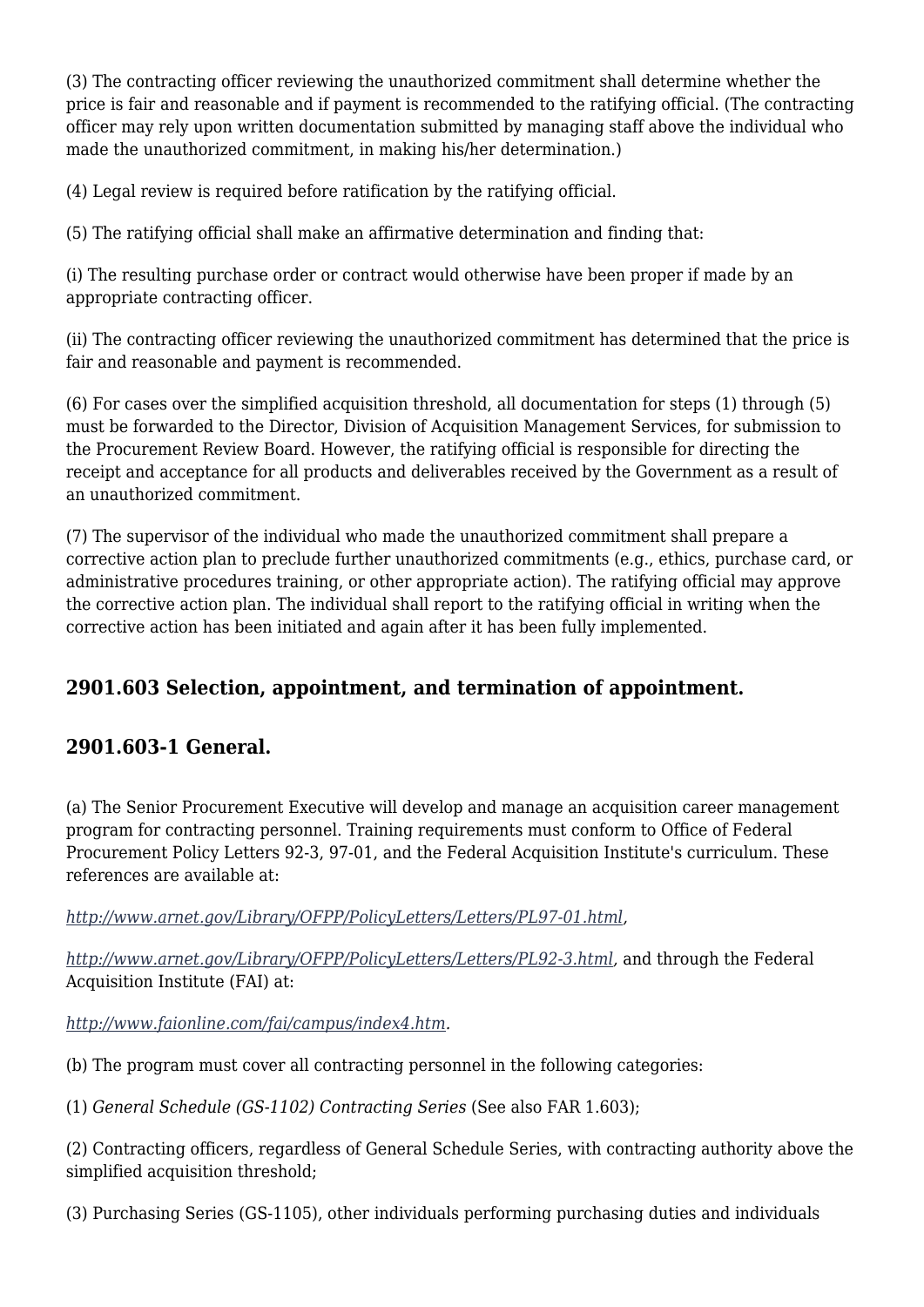with contracting authority between the micro-purchase and simplified acquisition thresholds.

(4) All Contracting Officer Technical Representatives as identified in [2901.603-71](https://www.acquisition.gov/%5Brp:link:dolar-part-2901%5D#Section_2901_603_71_T48_701126110).

#### **2901.603-3 Appointment.**

*General.* In accordance with FAR 1.603-3, appointments will be made in writing on an SF 1402 for all warrants above the micro-purchase threshold. In addition, appointments may be made for specific functions unrelated to dollar threshold, such as indirect cost negotiation, debt management, and closeout functions.

(a) *Purchase Cards (micro-purchase threshold).* Purchase cardholders will be appointed in accordance with the DOL Guidelines for Purchase Card Use and the Agency/Office procedures approved by the HCA. Agency/Organization Purchase Card Coordinators requesting issuance of a purchase card must be responsible for ensuring that the purchase cardholder has taken an orientation course before issuance and/or use of the purchase card. A list of purchase cardholders is available at: *[http://www.dol.gov/oasam/foia/hotfoia/citibank-list.htm.](http://www.dol.gov/oasam/foia/hotfoia/citibank-list.htm)*

(b) *Simplified Acquisition Threshold (currently \$100,000).* The HCA may request a delegation of procurement authority not to exceed the simplified acquisition threshold based on education, training, and experience in the acquisition field. Effective July 26, 2004, all new appointments must comply with training requirements listed in "OFPP Policy Letter No. 92-3, Procurement Professionalism Program Policy-Training for Contracting Personnel", dated June 24, 1992.

(c) *\$500,000.* The HCA may request a delegation of procurement authority not to exceed \$500,000 based on the individual's education, training and experience in contracting. Although primarily reserved for those in the GS-1102 series, the HCA may consider business acumen, education, training, and experience. Effective May 27, 2004, all new appointments must comply with training requirements listed in "OFPP Policy Letter No. 92-3, Procurement Professionalism Program Policy-Training for Contracting Personnel", dated June 24, 1992.

(d) *Unlimited.* The HCA may request a delegation of procurement authority on an unlimited basis for individuals whose education, training, and experience in contracting warrant such authority. Although primarily reserved for those in the GS-1102 series, the HCA may consider length of service, training, and experience. Effective May 27, 2004, all new appointments must comply with training requirements listed in "OFPP Policy Letter No. 92-3, Procurement Professionalism Program Policy-Training for Contracting Personnel", dated June 24, 1992.

#### **2901.603-4 Terminations.**

Termination of a contracting officer's appointment will be made in writing unless the warrant contains the basis for the termination (i.e., retirement, reassignment). Terminations may be immediate, but must not operate retroactively.

#### **2901.603-70 Responsibility of other government personnel.**

(a) Only DOL personnel with contracting authority shall obligate DOL to any type of contractual obligation and only to the extent of their delegated authority. Responsibility for determining how to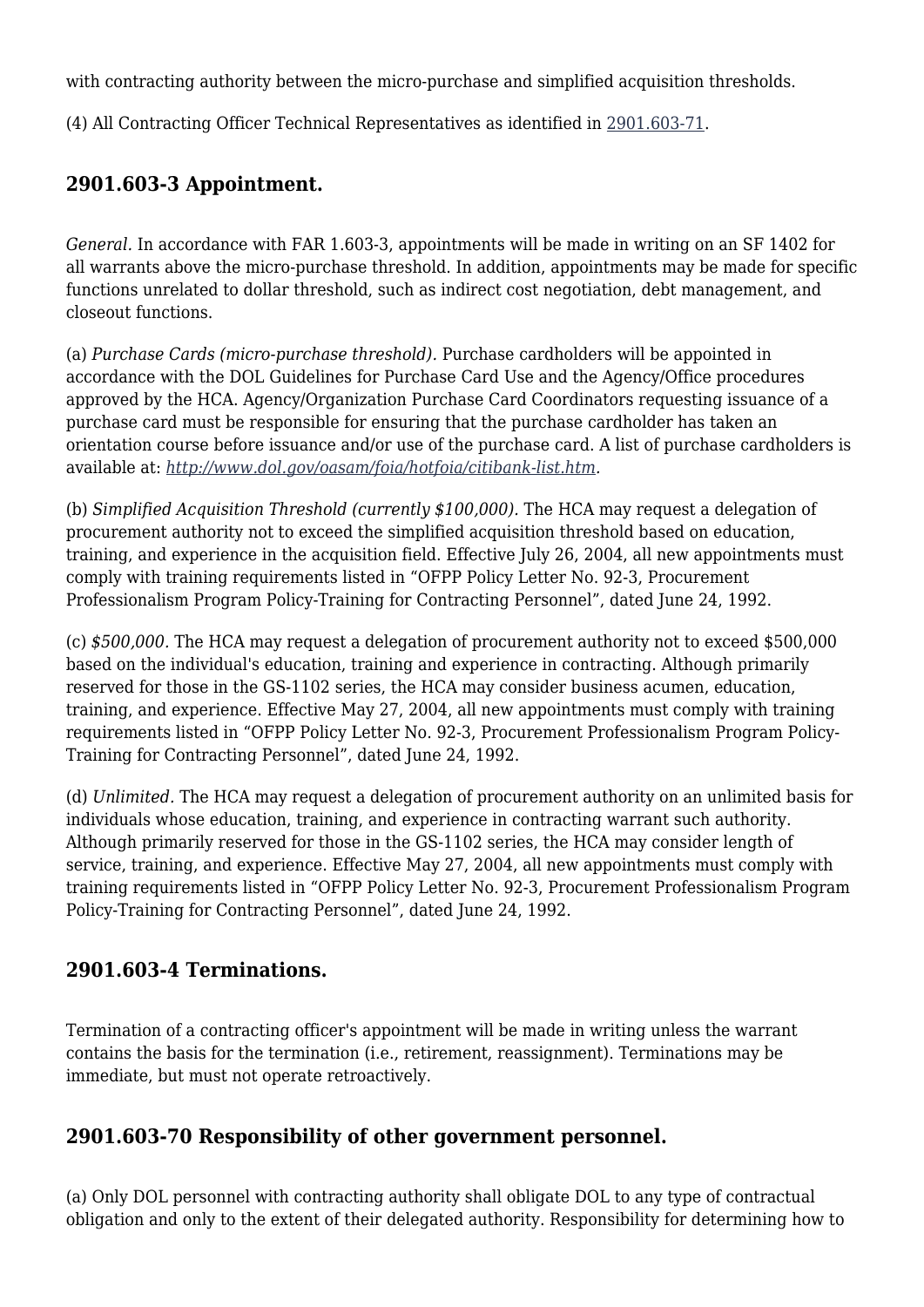buy, the conduct of the buying process, and execution of the contract rests with the contracting officer.

(b) Personnel responsible for determining agency needs should maintain a close and continuous relationship with their contracting officer to ensure that acquisition personnel are made aware of contemplated acquisition actions. This will be mutually beneficial in terms of better planning for acquisition action and more timely, efficient and economical acquisition.

(c) Personnel not delegated contracting authority or insufficient contracting authority may not commit the Government, formally or informally, to any type of contractual obligation. However, DOL personnel who must use the contracting process to accomplish their programs must support the contracting officer to ensure that:

(1) Requirements are clearly defined and specified without being overly restrictive in accordance with FAR 11.002;

(2) Competitive sources are solicited, evaluated, and selected as appropriate;

(3) The FAR and the Competition in Contracting Act requirements for full and open competition are satisfied to the maximum extent practicable. Sole source purchases may only be permitted in accordance with FAR Subpart 6.3 or other applicable provisions of the FAR (e.g. FAR part 8) or federal law;

(4) Quality standards are prescribed, and met;

(5) Performance or delivery is timely;

(6) Files are documented to substantiate the judgments, decisions, and actions taken, including compliance with paragraphs (c)(2) and (3) of this section;

(7) Requirements are written so as to encourage competition and to comply with regulations and federal policy for meeting acquisition goals such as performance-based contracting, HUBZone contractors, etc. The contracting officer will identify these programs to the program office.

#### **2901.603-71 Contracting Officer's Technical Representatives (COTR).**

(a) At the time a COTR is to become responsible for a contract, task order, or delivery order, the contracting officer must issue a written letter of delegation informing the individual by name of his or her authority, including a delineation of applicable limitations and responsibilities. This applies to contracts awarded by the Department of Labor and those awarded by other agencies, such as Federal Supply Schedule Contracts or Economy Act transactions. Only the contracting officer cognizant of the contract action may make a COTR delegation. However, a contracting officer at any level above the cognizant contracting officer may sign the delegation letter, following his or her determination of its accuracy, completeness, and sufficiency.

(b) The functions of a COTR typically may include such actions as inspecting, testing, and accepting contract line items, monitoring the contractor's performance, controlling Government-furnished property, reviewing and approving and/or recommending to the contracting officer approval/disapproval of vouchers/invoices, etc. An individual COTR may have only the duties specifically identified in a written delegation to him or her by name (i.e., COTR duties may not be delegated to a position) and has no authority to exceed them.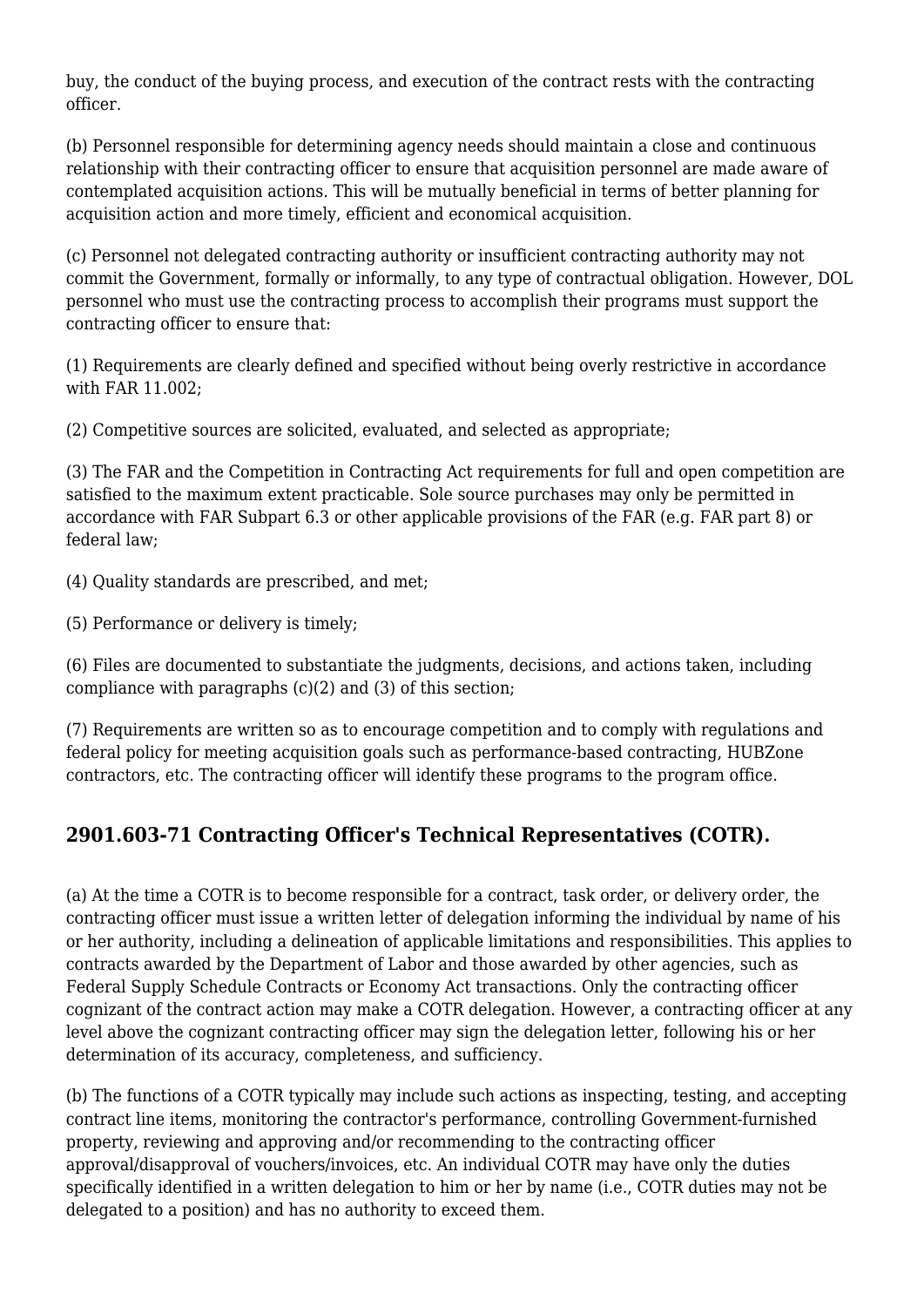(c) Contracting officers may not delegate to the COTR the following authorities:

(1) The authority to issue task or delivery orders against a contract or any of the agreements defined under FAR 16.7;

(2) The authority to change any of the terms and conditions of a contract or any of the agreements defined under FAR 16.7;

(3) The authority to sign contracts or contract modifications;

(4) The authority to write letters to the contractor that will affect the cost or schedule of the contract. The authority to otherwise write letters to a contractor must require the COTR to send a copy of the letters to the contracting officer for the contract file;

(5) The authority to approve contractors' final invoices under cost-reimbursement contracts. However, the COTR must make a final payment recommendation to the contracting officer; or

(6) The authority to commit the Government to any adjustments to the price or cost of the contract or order (e.g., the contracting officer must sign all pre-negotiation and price negotiation memoranda including those which may be combined into one document for those adjustments valued at \$100,000 or less).

(d) The contracting officer's delegation must include the admonition that the COTR may be personally liable for unauthorized commitments. Contracting officer authority to sign or authorize contractual instruments must not be delegated through a COTR designation or by any means other than a contracting officer warrant.

(e) The contractor must be notified of the COTR designation in writing and a copy of the COTR letter of appointment also must be provided to the contractor. The contracting officer must provide the COTR with a copy of the COTR designation notification that was sent to the contractor.

(f) The letter delegating COTR authority must include the contract number, and must include the following information, at a minimum:

(1) Contracting officer's and contract specialist's/administrator's name and telephone number;

(2) COTR's specific authority and responsibilities;

(3) COTR's specific limitations, including the admonition that the COTR may be personally liable for unauthorized commitments;

(4) Detailed description of the types of files and the content of the files to be maintained by the COTR;

(5) Reference to meeting applicable requirements for ethics, procurement integrity, no conflict of interest, and proper standards of conduct, including a copy of FAR part 3, and other regulations, statutes, or directives governing these topics (e.g., 5 CFR part 2635 Standards of Conduct);

(6) A requirement that the COTR acknowledge receipt and acceptance of the letter and return it to the contracting officer;

(7) A description of the training required and information on obtaining such training.

(g) *Applicability.* The eligibility requirements of this subpart must apply to all individuals who are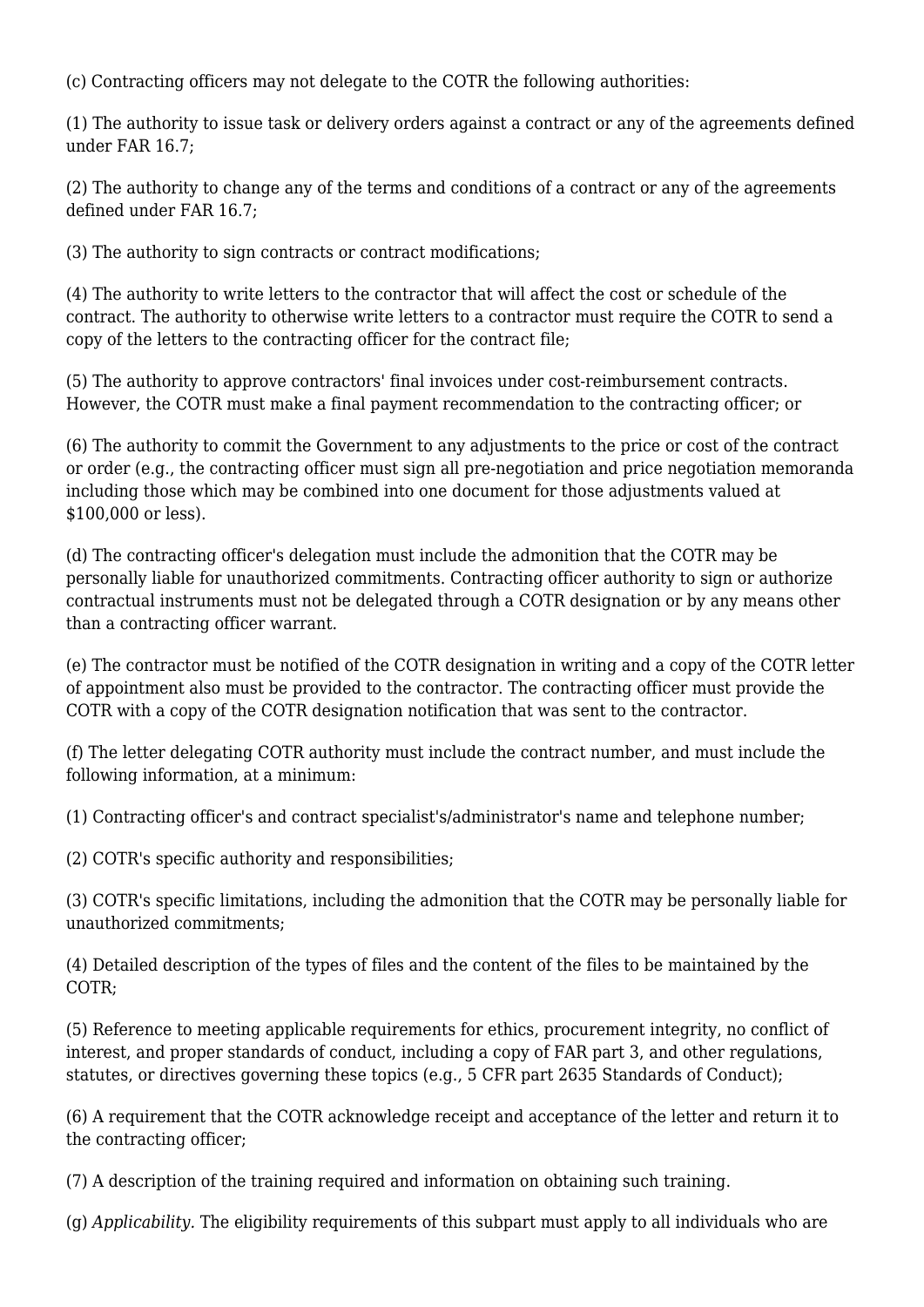designated by the contracting officer as COTRs.

(h) *Eligibility standards.* To be determined eligible for an appointment as a DOL COTR, the following standards must be met:

(1) The candidate must attend and successfully complete a minimum of a 16-hour basic COTR course; and

(2) The candidate must attend a minimum of 1 hour of training specifically in procurement ethics, either through courses offered periodically by the Department of Labor, another federal agency's program, or a commercial vendor.

(i) *Limitations.* Effective May 27, 2004, each COTR appointment made by the contracting officer must clearly state that the representative is not an authorized contracting officer and does not have the authority under any circumstances to:

(1) Award, agree to award, or execute any contract, contract modification, notice of intent, or other form of binding agreement;

(2) Obligate, in any manner, the payment of money by the Government;

(3) Make a final decision on any contract matter which is subject to the clause at FAR 52.233-1, Disputes; or

(4) Terminate, suspend, or otherwise interfere with the contractor's right to proceed, or direct any changes in the contractor's performance that are inconsistent with or materially change the contract specifications.

#### (j) *Termination.*

(1) Termination of the COTR's appointment must be made in writing by a contracting officer and must give the effective date of the termination. The contracting officer must promptly modify the contract once a COTR termination notice has been issued. A termination notice is not required when the COTR's appointment terminates upon expiration of the contract.

(2) COTRs may be terminated for reasons (not an exhaustive listing) such as exceeding their authorities and limitations, conflicts of interest, unethical conduct, failure to perform, reassignment/resignation/retirement, and upon completion of the contract to which assigned.

(k) *Waivers.* No individual may serve as a COTR on any contract without the requisite training and signed COTR certificate for the file. In the rare event that there is an urgent requirement for a specific individual to serve as a COTR and the individual has not successfully completed the required training, the HCA may waive the training requirements and authorize the individual to perform the COTR duties.

#### **2901.603-72 Administrative procurement management reviews.**

(a) The Senior Procurement Executive is responsible for performing administrative procurement reviews for each procurement office in the Department of Labor, except the Office of the Inspector General (OIG). The purpose of these reviews is to audit internal controls to ensure compliance with established procurement law, regulations, policies, procedures and applicable directives. The reviews are to emphasize the development and improvement of managerial controls and best